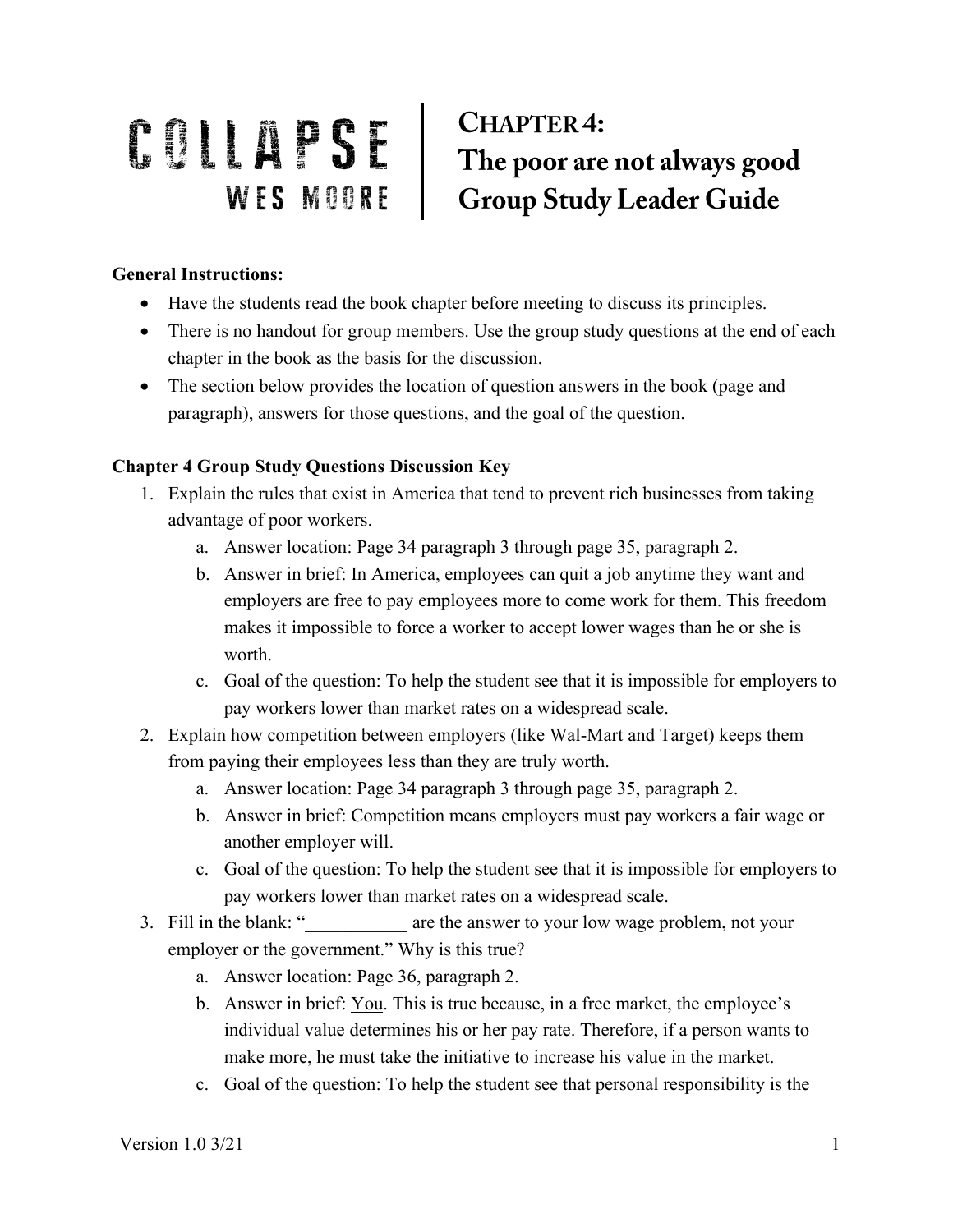best way to improve one's wages, not government intervention.

- 4. According to the chapter, in 2017, the top 1% of U.S. wage earners paid \$ billion in income taxes, while the bottom 90% paid \$ \_\_\_\_\_\_\_\_\_. So, who paid more? Does this surprise you? Why or why not?
	- a. Answer location: Page 36, paragraph 3.
	- b. Answer in brief: 616, 479. The top 1% paid 28% more tax.
	- c. Goal of the question: To show the student how much more the rich pay in taxes than others.
- 5. According to the chapter, the top 50% of wage earners paid what percentage of the income taxes in the nation: 50%, 75%, or 97%? Again, were you surprised? Why or why not?
	- a. Answer location: Page 36, paragraph 4.
	- b. Answer in brief: 97%.
	- c. Goal of the question: To show the student how much more the rich pay in taxes than others.
- 6. The chapter stated, "Welfare paid more than a minimum wage job in 35 states, and, in 13 states, welfare benefits exceeded \$16 per hour. Hawaii had the highest value of welfare benefits at just over \$54,000 per year, the District of Columbia was second at \$47,000, and Massachusetts third at just under \$47,000. In hourly rate terms, this works out to between \$23 and \$26 per hour." What does this mean for the claim that the poor in America are not provided for by the rich?
	- a. Answer location: Page 37, paragraph 1.
	- b. Answer in brief: This means this claim is false. If it wasn't for the tax income provided by the rich, the poor would not receive the generous level of benefits they do.
	- c. Goal of the question: To show the student that 1) the poor are provided for very well in America and 2) this support comes from the rich.
- 7. Is the following statement true or false? "If you are on welfare in America, you are in the top 20% of income earners in the world." Explain your answer.
	- a. Answer location: Page 37, paragraph 2.
	- b. Answer in brief: The statement is true. According to Forbes Magazine, if you earn \$9,000 per year, you are in the top 20% of income earners in the world. In America, the lowest level of welfare benefits is equivalent to a \$19,000 per year income.
	- c. Goal of the question: To show the student how well the poor are provided for in America.
- 8. Share some Bible verses from the chapter that show God's love for the poor. Which one